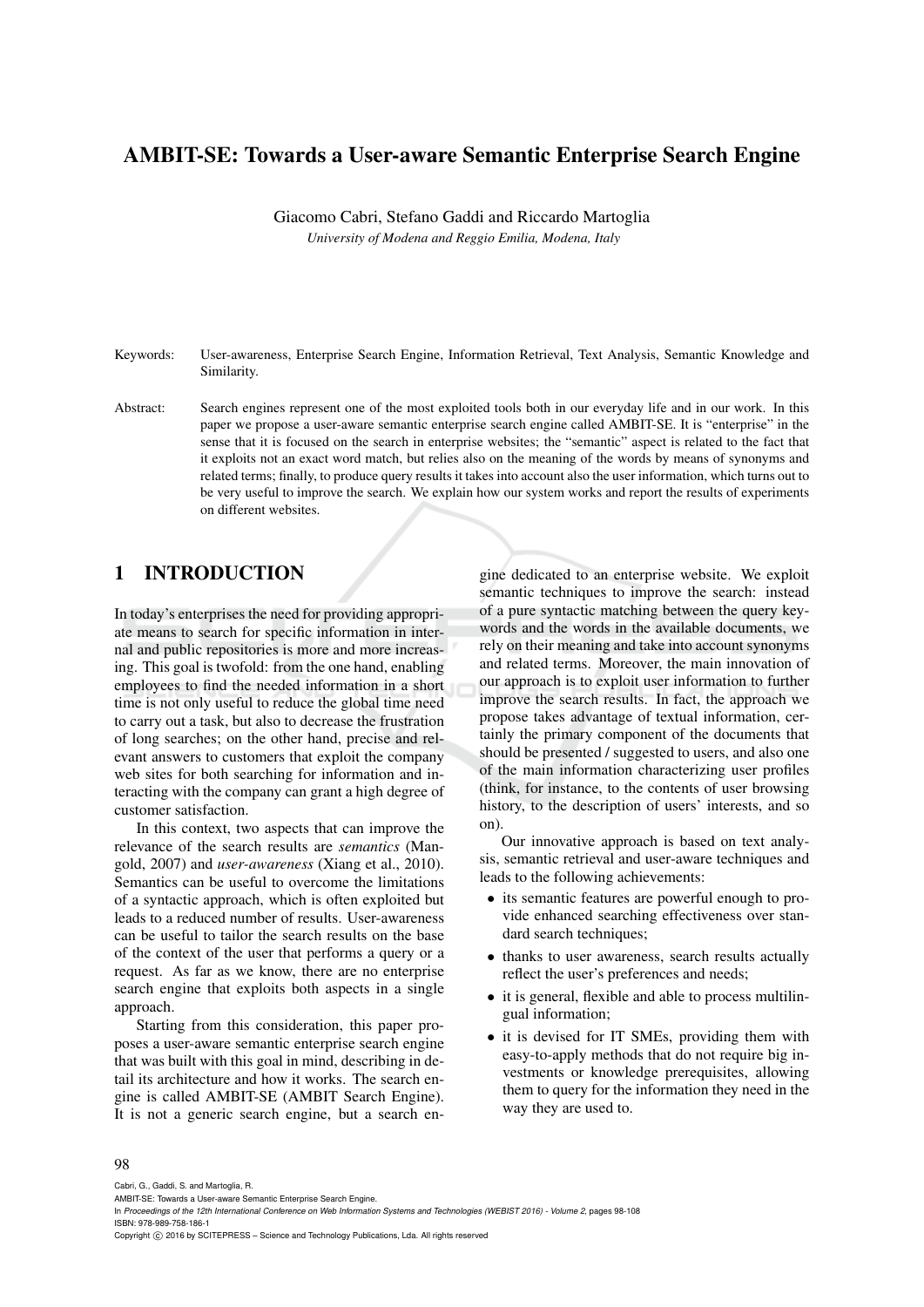This paper is organized as follows. First, we present an overview of the proposed search engine (Section 2). Then, we explain how our approach analyzes the documents that can be "searchable" by the users (Section 3), and how it defines which documents must be retrieved to satisfy the user's query (Section 4). We report the results of the experiments carried out on our system (Section 5). Finally, before the conclusions (Section 7) we report some related work (Section 6).

## 2 SYSTEM OVERVIEW

In this section we present an overview of the proposed semantic enterprise search engine. Figure 1 proposes the workflow of AMBIT-SE, which is composed by a series of coordinated offline and online processes.

First of all, AMBIT-SE performs a *Document analysis* phase, in which any textual information available in the documents that will need to be retrieved (e.g. web pages for a given site) and in the documents useful to determine the user's behaviour and preferences (such as e-mails, web pages viewed, profile information, past search queries, etc.) is extracted and processed. The workflow starts by using a Web Crawler to retrieve the raw data of all the documents that must be searchable, such as the web pages belonging to a portal. All of these files are then submitted to the actual analysis process, which consists of the following steps:

- 1. The textual content of all files is extracted;
- 2. The language of each file is determined;
- 3. The content is divided into paragraphs, and each paragraph is divided into lines of text;
- 4. Each line of text is divided into "Tokens" (single terms);
- 5. The "Stem" (dictionary form of a term) and "Part of speech" value (basic type of term) of each token is determined;
- 6. Terms classified as nouns are preserved;
- 7. Nouns are processed with word sense disambiguation algorithms, in order to be able to compute synonyms and related terms information from a thesaurus;
- 8. The weight of each noun, corresponding to its containing document, is calculated.

The data structure containing all the document analysis results will be referred to as "Website(s) semantic glossary". At the same time, the documents that constitute the user's profile, such as all of the web pages he has visited, are analyzed in the same way, resulting in a "User semantic glossary". Both glossaries are then compared with document similarity algorithms (see "Semantic glossaries computation and comparison" in the figure), and a "Profile ranking" is determined, symbolizing how relevant the retrievable documents are in relation to the user's preferences.

The AMBIT-SE online phase allows users to search through the retrievable data index with different kinds of queries, resulting in a "Query ranking". The two rankings are then normalized and merged, so that the final ranking of the retrieved files will take into account both the query relevance and the user's preferences based on the results of the aforementioned process.

The software is written in Java and exploits several Open-source programs and libraries. The currently supported languages for all operations are: English, Italian, Spanish, German, French, Finnish, Dutch, Polish.

The following sections (Section 3 for document analysis and Section 4 for document retrieval) provide in-depth information on each step of the text processing pipeline, illustrating the theory behind them and the techniques used to execute them.

## 3 DOCUMENT ANALYSIS

## 3.1 Crawling JELICATIONS

At the beginning of the crawling process, the "Web crawling" module creates a document data store ("Raw document data" in Figure 1) containing the raw data of the documents which will be analyzed by the document analysis steps together with the details about their source. In order to extract retrievable document data we employ different type of crawlers:

- The *Web Crawler* handles HTTP and HTTPS, and is used to crawl Internet, intranet and extranet sites;
- The *File Crawler* handles local or remote file systems; It can retrieve local document data by crawling the local file system and the NFS and CIFS mount points, and remote document data using the following protocols: CIFS/SMB, FTP, FTPS.

The raw document data store contains, among the others, the following fields for each of the documents: Title, Content, URL, File Name, Meta Description, Meta Keywords, Host name, Subdomain, Backlink Count (i.e. number of incoming links). All of the crawling operations are handled by the Open-source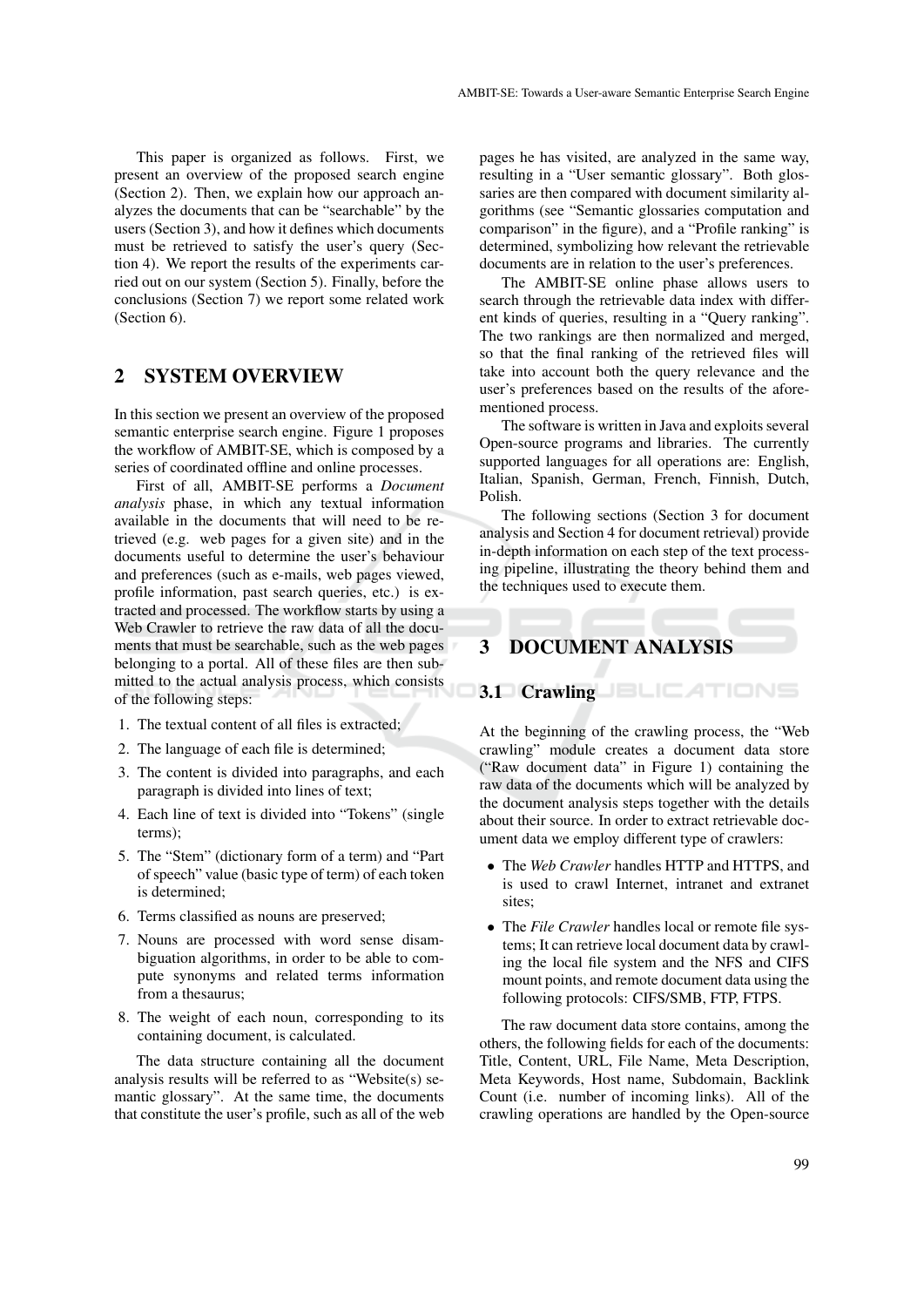

Figure 1: The main processes of the AMBIT-SE user-aware semantic enterprise search engine.

enterprise class search engine software, OpenSearch- $Server<sup>1</sup>$ .

## 3.2 Extraction, Language and Paragraphs

In this further step the text contained within each document needs to be extracted, an operation that can vary greatly depending on the format of each document; for instance, extracting text from an HTML file implies excluding every tag, script and comment within. Next, AMBIT-SE determines the language of each file, because there are slight variations in the workflow based on it. Then, the extracted content of each file is divided into paragraphs, and each paragraph into lines of text; this will allow the final ranking to show not only which documents the user is most interested in, but also which paragraphs and lines within have affected this result the most. In particular, the system will show a text snippet of the highest rated paragraph when presenting a document to the user.

All of these preliminary operations are taken care of by components of the Open-source software  $GATE<sup>2</sup>$ .

## 3.3 Tokenization, Stemming and Parts of Speech

The next analysis step is tokenization, i.e. the process of breaking the stream of text up into terms, phrases, symbols, or other meaningful elements called tokens. In this case, it is performed by a languageindependent Java function that implements methods for finding the location of boundaries in text, and then

splits it accordingly in order to divide it into single terms and symbols.

The list of tokens becomes input for the stemming, which is the process of determining the dictionary form, called stem, for a given term. Stemming is language-dependent; in AMBIT-SE we support 17 languages: English, German, Arabic, Chinese, Danish, Spanish, Finnish, French, Dutch, Hungarian, Italian, Norwegian, Portuguese, Romanian, Russian, Swedish, Turkish. Also, stopwords are removed.

In addition, the tokens are subjected to POS tagging, where each term is marked as corresponding to a particular Part Of Speech. Simply put, the tagger identifies terms as nouns, verbs, adjectives, adverbs, etc. Only the terms classified as nouns are considered relevant, and will thus be preserved for the rest of the procedure.

In this case, both stemming and POS tagging are taken care of by TreeTagger<sup>3</sup>, a tool for annotating text with part-of-speech and lemma information. To make use of TreeTagger, the TT4J<sup>4</sup> (TreeTagger for Java) Open-source wrapper is employed.

## 3.4 Term Weights

As in classic Information Retrieval (Baeza-Yates and Ribeiro-Neto, 1999) the importance (weight) of each term *t* in each document *D* of the document collection  $D$  is estimated. We exploit tf-idf weighting, which is the product of two statistics:

• *TF: Term Frequency,* which measures how frequently a term occurs in a document. Since every document *D* is different in length, it is possible that a term *t* would appear much more times in

<sup>1</sup>http://www.opensearchserver.com/

<sup>2</sup>https://gate.ac.uk/

<sup>3</sup>http://www.cis.uni-muenchen.de/∼schmid/tools/ TreeTagger/

<sup>4</sup>https://reckart.github.io/tt4j/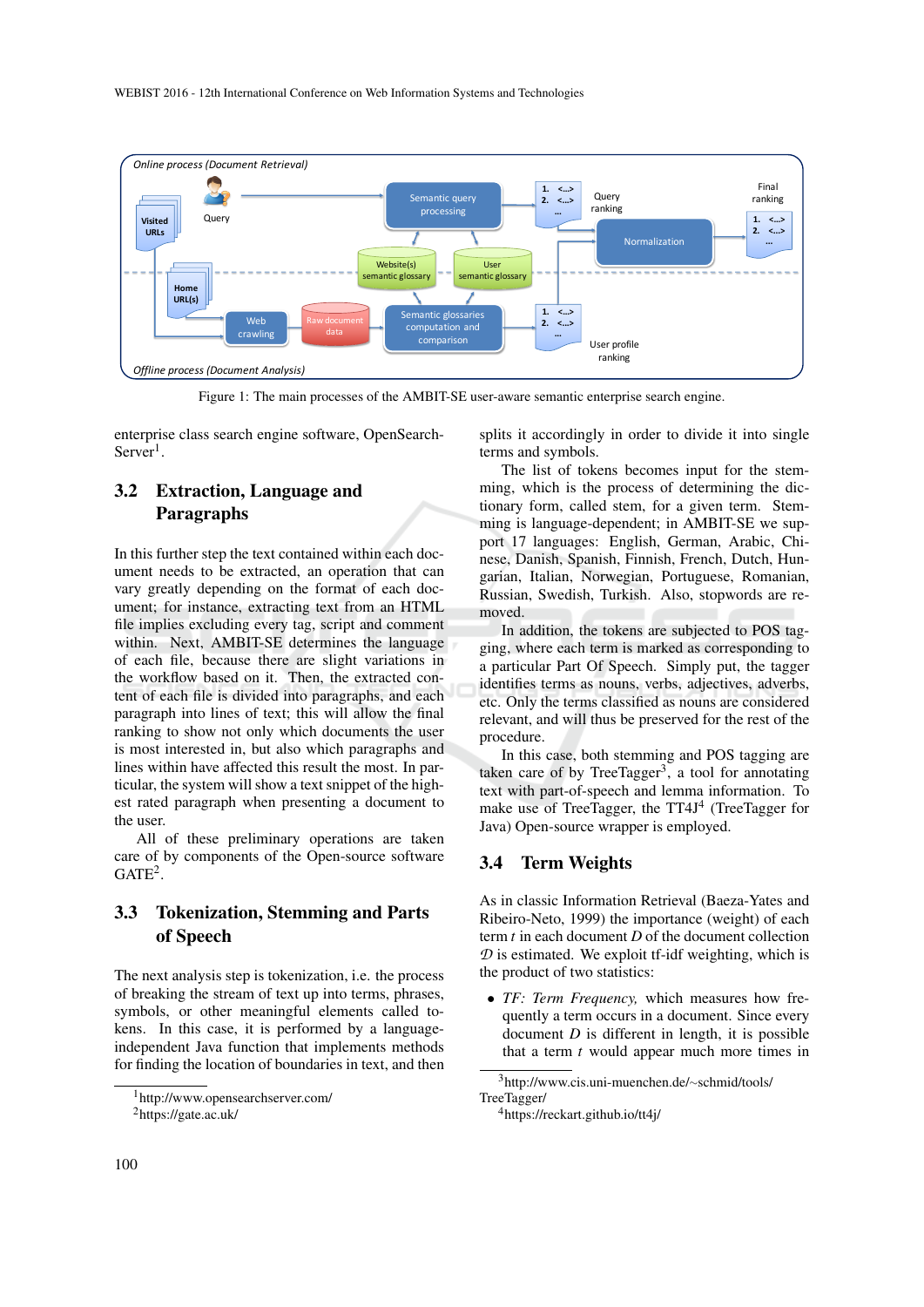long documents than in shorter ones. Thus, the term frequency is divided by the document length as a way of normalization:

$$
tf(t,D) = \frac{f(t,D)}{\text{len}(D)},
$$
\n(1)

where  $f(t, D)$  is the raw frequency of the term  $t$ in the document  $D$  (number of times the term appears in the document), and  $len(D)$  is the total number of terms in the document *D*;

• *IDF: Inverse Document Frequency,* which measures how important a term is. While computing TF, all terms are considered equally important. However it is known that certain terms may appear often but have little importance. Thus we weigh down the frequent terms while scaling up the rare ones, by computing the following:

$$
idf(t, \mathcal{D}) = \log \frac{N}{|\{D \in \mathcal{D} : t \in D\}|}, \qquad (2)
$$

where  $N$  is the total number of unique documents (among both the user's and retrievable data collections), and  $|\{D \in \mathcal{D} : t \in D\}|$  is the number of documents where the term *t* appears.

Then, tf-idf is calculated as:

$$
tfidf(t, D, D) = tf(t, D) \cdot idf(t, D)
$$
 (3)

#### 3.5 Semantic Analysis and Thesauri

One of the main features of AMBIT-SE is the ability to exploit the semantics of the text, going beyond standard syntactical search engines. In particular, we want to extend the search to synonyms and related terms of a given term. To handle this, we exploit WordNet<sup>5</sup>, a large lexical database where nouns, verbs, adjectives and adverbs are grouped into sets of cognitive synonyms (*synsets*), each expressing a distinct concept. Synsets are interlinked by means of conceptual-semantic and lexical relations, resulting in a network or meaningfully related words and concepts. WordNet superficially resembles a thesaurus, in that it groups words together based on their meanings. However, WordNet interlinks not just word forms, but specific senses of words. Therefore, AMBIT-SE first performs Word Sense Disambiguation (WSD) of the text.  $f(t, D) = \frac{f(t, D)}{f(t, D)}$  where  $f(t, D)$  is the raw frequency of the term  $I$  subsetempt best<br>in the document  $D$  causing the term  $I$  subsetempt best<br>in the document), and lend) is the total many propagation in the document

Before discussing WSD, let us briefly discuss the structure of WordNet in order to explain how knowing the synset(s) associated with a text will allow to easily compute its synonyms and related terms. Synonyms



Figure 2: Hypernym/hyponym hierarchy example.

are basically terms associated to the same synset; related terms are typically represented by their *hypernyms* and *hyponyms*. In linguistics, a hyponym is a term whose semantic field is included within that of another term, its hypernym. In simpler terms, a hyponym shares a type of relationship with its hypernym; on the other hand, a hyponym is a term whose semantic field is more specific than its hypernym. The semantic field of a hypernym, also known as a superordinate, is broader than that of a hyponym. Figure 2 shows a small example: the terms "bookkeeping" and "clerking" are synonyms, i.e. they belong to the same synset. Terms "accounting" and "accountancy" constitute their hypernym, while possible hyponyms are "single-entry bookkeeping" and "double-entry bookkeeping". By expliting this information, we will allow users looking for "accounting" information to easily retrieve documents containing different but related words like "bookkeeping".

Please also note that, while the original WordNet is strictly in English, our goal was to provide multilingual semantic coverage. To this end, we also exploit the custom WordNet versions available for the different languages that have been collected, extracted and normalized in the Open Multilingual WordNet<sup>6</sup> project. In addition, we exploit the automatically extracted data from Wiktionary and the Unicode Common Locale Data Repository. This allows comparisons between different languages, as terms are represented by corresponding WordNet synset codes.

Getting back to WSD, to identify which sense of word (i.e. meaning) is used in a sentence, the exploited algorithm evaluates the similarity between the synsets *a* of each term to be disambiguated and the synsets *b* of the other nearby terms. The (Leacock and Chodorow, 1998) metric is used: this measure relies on the length of the shortest path between two synsets for their measure of similarity. We limit our attention to hyponymy/hypernymy links and scale the path length by the overall depth *T* of the taxonomy.

Path length similarity between synset *a* and synset *b* is computed using the formula:

$$
sim_{ab} = \max_{p} \left[ -\log \left( N_p / 2T \right) \right],\tag{4}
$$

<sup>6</sup>http://compling.hss.ntu.edu.sg/omw/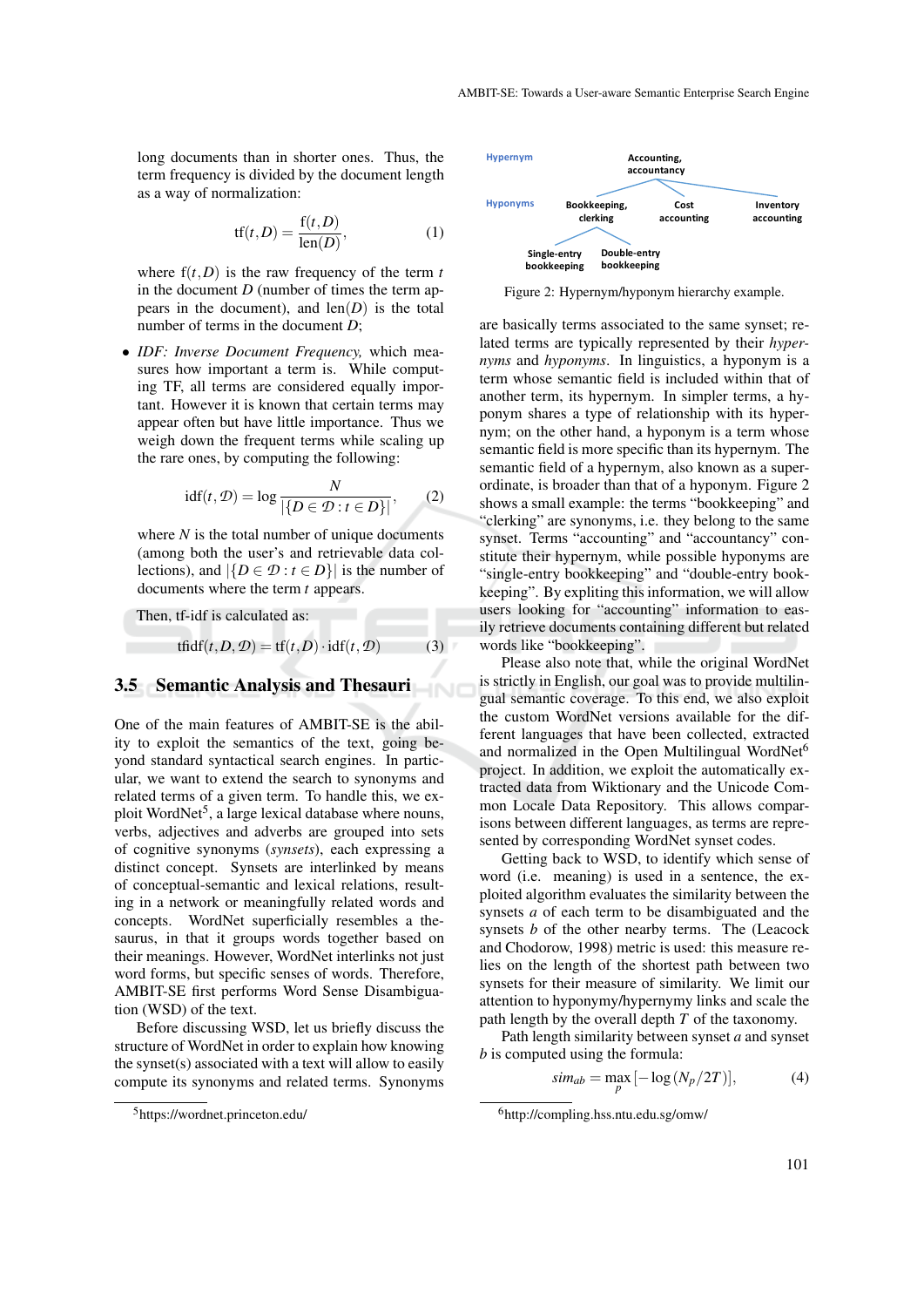| <b>Document</b> | Term        | <b>Synsets</b> | tf       | Weight(tf*idf) |  |
|-----------------|-------------|----------------|----------|----------------|--|
| OP0001          | bookkeeping | 00619230-n     | 0.333    | 0.135          |  |
| OP0005          | accounting  | 00618734-n.    |          | 1.098          |  |
|                 |             | 13354985-n     |          |                |  |
| $\cdots$        | $\cdots$    |                | $\cdots$ |                |  |

Table 1: A small excerpt of semantic glossary (perdocument view).

where  $N_p$  is the number of nodes in path  $p$  from  $a$  to *b*, and *T* is the maximum depth of the taxonomy.

The result of the process is a disambiguation score *dis* assigned to each synset code belonging to each term: it is normalized between 0 and 1, and it represents the chances of that term having that sense in that context. Only the synsets whose disambiguation score exceeds a given threshold  $th_d$ , i.e.  $dis > th_d$ , will be kept and stored as the result of the analysis.

### 3.6 Semantic Glossaries

The result of the analysis of the documents is stored in a structure we call semantic glossary. In particular, the analysis of all the retrievable documents in the collection is stored in the "Website(s) semantic glossary", while the analysis of the documents associated with the user profile (i.e. visited URLs, etc.) is stored in the "User semantic glossary"; the two glossaries share the same structure. Each glossary is composed of two "views" which store:

- all the terms (and their synsets) in the documents with their statistics (*global view*);
- the terms occurrences (and their synsets) in each document with their statistics (*per-document view*).

In particular, the glossary global view is an alphabetical sort of all the extracted terms, while the glossary per-document view is a list of all the term occurrences in the documents, sorted by the document ID, together with their statistics. A small excerpt of a glossary per-document view is shown in Table 1: the columns include the document ID ("Document"), the contained term ("Term"), the WordNet synset code(s) ("Synsets") as derived from WSD, and the term frequency ("tf") and tf-idf weights as described in Section 3.4.

As we will see in the next section devoted to document retrieval, by means of the stored synset and weight information, the content of the glossary allows the similarity functions of AMBIT-SE to draw useful knowledge from both the semantic (i.e. synonyms and related terms computation) and the text retrieval fields.

## 4 DOCUMENT RETRIEVAL

The final goal of the document retrieval process in AMBIT-SE is to effectively answer a given query *Q* submitted by a user  $U$ ; to this end, it takes into account all the semantic and user profile information available in the semantic glossaries produced by the analysis process and generates a ranking of the available documents.

The computation of the document ranking is based on ad-hoc similarity metrics:

- the similarity between the main terms of the available documents and those specified in the query;
- the similarity between the documents' terms and those associated with the user profile (e.g. past navigated documents).

Both similarities are based on a general document similarity formula which we will detail in the following section; finally, in Section 4.2 we will analyze some further aspects regarding AMBIT-SE query processing.

#### 4.1 Document Similarity Computation

Building on previous research on text retrieval for specific subject areas as software engineering (Bergamaschi et al., 2015; Martoglia, 2011), bibliographical (Beneventano et al., 2015) and user-centric data (Martoglia, 2015), we define the following document similarity formula: **BLICATIONS** 

$$
DSim(D^x, D^y) = \sum_{t_i^x \in D^x} TSim(t_i^x, t_{\tilde{j}(i)}^y) \cdot w_i^x \cdot w_{\tilde{j}(i)}^y, \quad (5)
$$

where:

$$
t_{\bar{j}(i)}^{\bar{y}} = \operatorname{argmax}_{t_j^y \in D^y} (T\operatorname{Sim}(t_i^x, t_j^y)),
$$
  

$$
w_i^x = t f_i^x \cdot idf_i,
$$
  

$$
w_{\bar{j}(i)}^y = t f_{\bar{j}(i)}^y \cdot idf_{\bar{j}(i)}
$$

and *T Sim* is a term similarity formula (see following) taking into account the semantic information extracted from the semantic glossary. Simply put, the similarity  $DSim(D^x, D^y)$  between two documents  $D^x$ and  $D<sup>y</sup>$  is determined by summing the maximum term similarity score  $T Sim(t_i^x, t_{\bar{j}(i)}^y)$  between each pair of terms belonging to different documents, multiplied by the tf-idf weights of both.

We now proceed to define  $TSim(t_i, t_j)$  between two terms  $t_i$  and  $t_j$ . In our semantic framework,  $t_i$  and  $t_i$  can be:

• *Synonyms*, i.e. *t<sup>i</sup>* SYN *t<sup>j</sup>* , if a common synset *a* is stored in the semantic glossary for both terms, i.e.  $\exists a \in t_i \cap t_y$  (note that this case includes equal terms);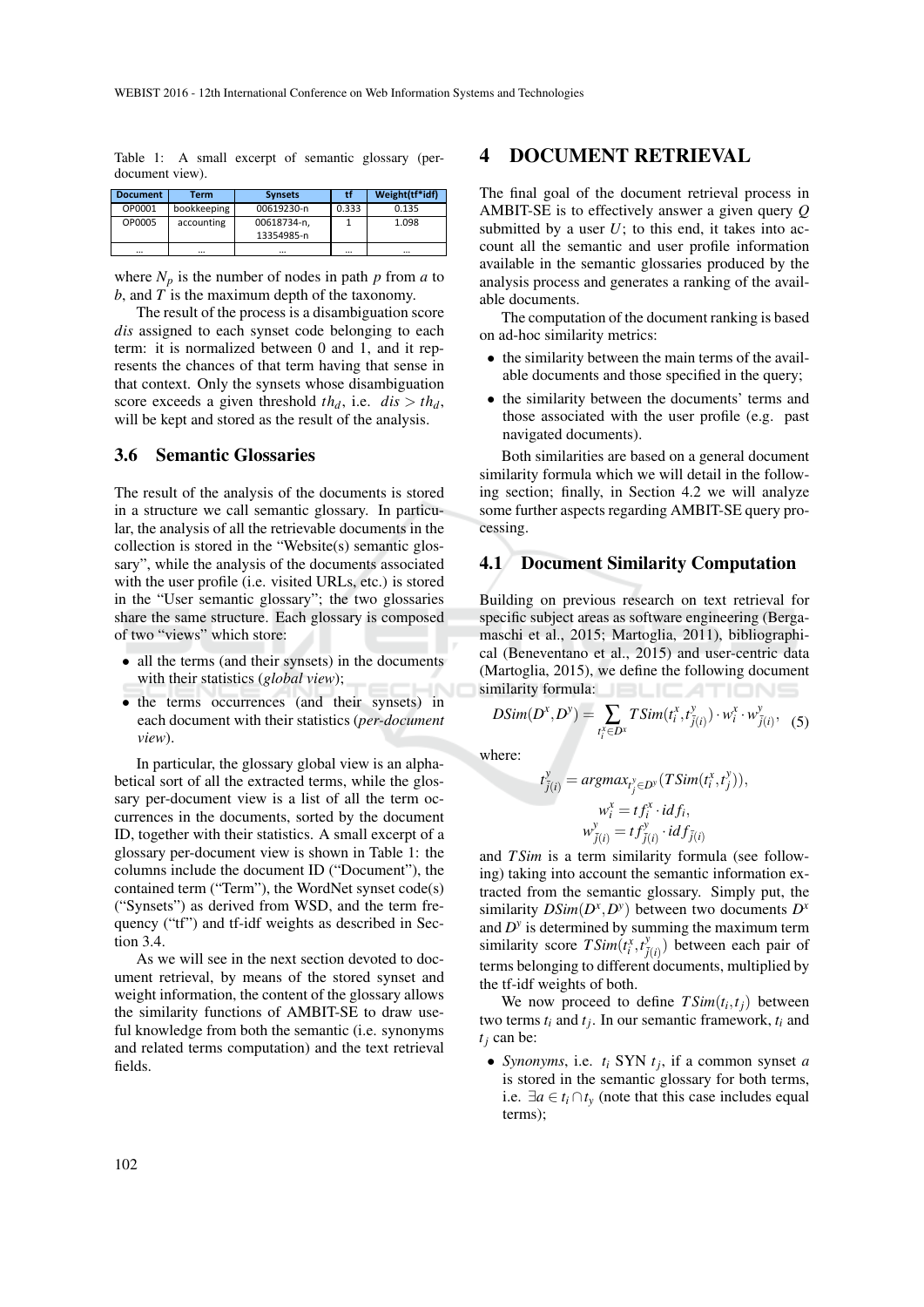- *Related*, i.e.  $t_i$  REL  $t_j$ , if the synset similarity *sim<sub>ab</sub>* between two synsets  $a \in t_i$  and  $b \in t_j$  (Eq. 4) exceeds a given threshold *th*<sub>*s*</sub>, i.e.  $\exists a \in t_i, b \in$  $|t_j| \sin n_{ab} > t h_s;$
- *Unrelated*, otherwise.

The corresponding term similarity scores are assigned as follows:

$$
TSim(t_i, t_j) = \begin{cases} 1, & \text{if } t_i \text{ SYN } t_j \\ r, & \text{if } t_i \text{ REL } t_j \\ 0, & \text{otherwise} \end{cases}
$$
 (6)

where *r* is an arbitrary value between 0 and 1. Please note that synonym and related term information can be computed offline for all the documents in the collection and in the user profile.

By applying Eq. 5 to the query *Q* and to each retrievable document  $D_x$  of the user profile  $U$ , we obtain a "query ranking" and a "user profile ranking", respectively, of retrievable documents  $D<sub>v</sub>$  in the collection. The two rankings are then normalized and merged in a final ranking taking into account both the user's request and preferences.

### 4.2 Further Query Processing Aspects

Besides the techniques and features described in detail in the previous sections, AMBIT-SE also offers administrators the following ways to customize query processing and presentation of results:

- *Text Snippets,* showing a custom-sized highest rated portion of each document in the presented ranking, plus any amount of surrounding text necessary to reach the desired size; also, the tag used to highlight words in results listings is parametrable;
- *Boosting Subqueries,* to tweak the relevance score of documents. For instance, a website administrator could specify certain group of words, i.e. those describing a new product, whose weight will be promoted when found in both the user query and a given retrievable document. The subqueries can both bolster or lower a document's score;
- *Autocomplete,* offering the most relevant suggestions to the user on the basis of the semantic glossary terms.

## 5 EXPERIMENTAL EVALUATION

This section illustrates and analyzes the results of several tests performed on different kinds of websites.



Figure 3: Effects of interpolated precision on the P-R curve.

Since the description of the underlying index structures supporting semantic search is outside of the scope of this paper, we will focus on effectiveness analysis; anyway, please note that the current prototype has a response time of 40 ms on average on a standard single-node configuration.

#### 5.1 Ranked Evaluation Method

The measures used for evaluation are precision and recall, turned into measures of ranked lists by computing them for each top  $k$  set of results, obtaining a precision-recall curve (Baeza-Yates and Ribeiro-Neto, 1999).

In particular, we compute the interpolated precision as:

$$
P_{interp}(r) = max_{r' \ge r} P(r')
$$
 (7)

The interpolated precision at a certain recall level *r* is defined as the highest precision found for any recall level  $r' \ge r$  (see Figure 3).

The rationale for interpolation is that the user is willing to look at more records if both precision and recall get better. The interpolated precision is measured at 11 recall levels of 0.0, 0.1, 0.2, ..., 1.0 (0, 10, 20, ..., 100 percent), then the arithmetic mean of the obtained values is calculated (Bernardi, 2011).

### 5.2 Experimental Setting

Four heterogenous business-relevant websites were selected for evaluation purposes; for each one of them, an appropriate information need was established by examining common searches performed in the past.

• *http://www.cobat.it/*, a relatively small Italian website that provides information and services for disposing and recycling four problematic waste categories: batteries and accumulators, tires, electric and electronic devices, and photovoltaic panels. The established information need is to retrieve documents pertaining to the disposal of batteries and accumulators.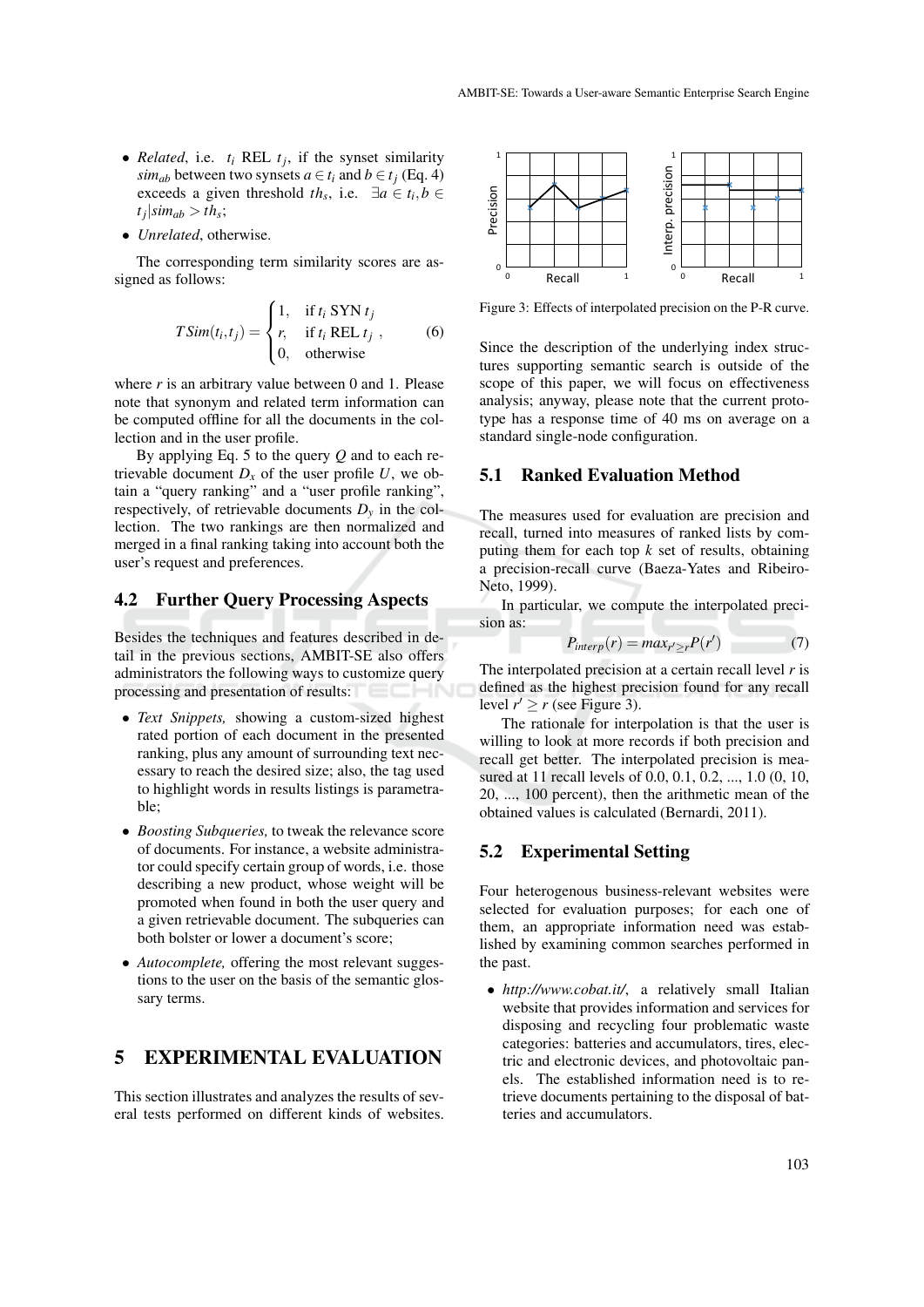|                                                                                                                                                                                                                                                                                                              | <b>Our results</b> |             |                                    |                          |                                                 |                               |                                                      |         |  |
|--------------------------------------------------------------------------------------------------------------------------------------------------------------------------------------------------------------------------------------------------------------------------------------------------------------|--------------------|-------------|------------------------------------|--------------------------|-------------------------------------------------|-------------------------------|------------------------------------------------------|---------|--|
| Query                                                                                                                                                                                                                                                                                                        | <b>Base</b>        | <b>Stem</b> | <b>Stem</b><br>÷<br><b>SynRels</b> | <b>Stem</b><br>÷<br>Prof | <b>Stem</b><br>÷<br>Prof<br>÷<br><b>SynRels</b> | <b>Stem</b><br><b>HetProf</b> | <b>Stem</b><br>÷<br><b>HetProf</b><br><b>SynRels</b> | Google  |  |
| Q1                                                                                                                                                                                                                                                                                                           | 0,54529            | 0,53914     | 0,55451                            | 0,63225                  | 0.80148                                         | 0,56444                       | 0,75783                                              | 0,53006 |  |
| Q <sub>2</sub>                                                                                                                                                                                                                                                                                               | 0,04242            | 0,31009     | 0,12454                            | 0.38424                  | 0.47474                                         | 0,35351                       | 0,29737                                              | 0,21818 |  |
| Q3                                                                                                                                                                                                                                                                                                           | 0.32958            | 0.32906     | 0.48566                            | 0.43939                  | 0.80014                                         | 0.45455                       | 0.73826                                              | 0.39610 |  |
| Q4                                                                                                                                                                                                                                                                                                           | 0,00000            | 0.10909     | 0,12542                            | 0.24242                  | 0.39882                                         | 0.24242                       | 0,32553                                              | 0,06061 |  |
| Q5                                                                                                                                                                                                                                                                                                           | 0.08684            | 0.08678     | 0.13376                            | 0.38678                  | 0.46167                                         | 0.34444                       | 0.24239                                              | 0,08392 |  |
| Average                                                                                                                                                                                                                                                                                                      | 0,20083            | 0,27483     | 0,28478                            | 0,41702                  | 0,58737                                         | 0,39187                       | 0,47227                                              | 0,25777 |  |
| 1.0<br>0.9<br>0.8<br>0.7<br>Precision<br>0.6<br>0.5<br>0.4<br>0.3<br>0.2<br>0.1<br>0.0<br>0.0<br>0.1<br>0.2<br>0.3<br>0.5<br>0.6<br>0.8<br>1.0<br>0.4<br>0.7<br>0.9<br>Recall<br>$-$ Base<br>$-$ -Stem<br>$-$ -Stem + SynRels<br>$\rightarrow$ Stem + Prof + SynRels<br>-* Stem + HetProf + SynRels - Google |                    |             |                                    |                          |                                                 |                               |                                                      |         |  |

Figure 4: Test results for http://www.cobat.it/.

- *http://evergreensmallbusiness.com/*, an English Blog that publishes different kinds of information and advice for small businesses, all classified in categories such as business taxes, management, personal finance, etc. The established information need is to retrieve articles pertaining to bookkeeping.
- *http://truegoods.com/*, an English Indie online shop that specializes on healthy and natural products. The established information need is to retrieve information on products belonging to the pet-care category.
- *http://www.gruppozatti.it/*, an Italian authorized car dealer which sells several brands of both new and used cars. The established information need is to retrieve different information about cars belonging to the used category.

For each information need, several plausible queries were submitted to the system (we selected five representative ones for this evaluation). We employ different setups in order to evaluate the impact of the different features of AMBIT-SE, as described below:

- *Base:* baseline setting, i.e. simple syntactical search for exact keywords;
- *Stem:* Stemming and stopword removal are performed;
- *SynRels:* Synonyms and related terms are also taken into account, both for the query and when processing the user profile documents, if present;
- *Prof:* a User Profile containing only documents



Figure 5: Test results for http://evergreensmallbusiness.com/.

relevant to the information need is used to perform searches;

- *HetProf:* a Heterogeneous User Profile containing documents relevant to the information need and an equal number of irrelevant documents is used to perform searches;
- *Google:* queries are run through the Google search engine restricted to the considered document set, for reference.

Please note that the first baseline is also representative of the document retrieval techniques commonly exploited by most commercial systems (see also related works).

### 5.3 Test Results

Figures 4 to 7 show a table containing the elevenpoint interpolated average precision values of all the query results, and the corresponding average P-R curve, for each of the considered websites.

Let us start by analyzing the *http://www.cobat.it/* results (Figure 4). As expected, *Google* results fall between our *Base* and *Stem* setups, because Google programmatically establishes whether to use stemming or not on a document by document basis: in this instance, unconditional stemming was more effective. Synonyms and related terms didn't have a big effect on their own, especially for *Q1* and *Q2*, because they already yielded very good results without, so the additional records retrieved actually lowered precision and thus decreased the score for the second query.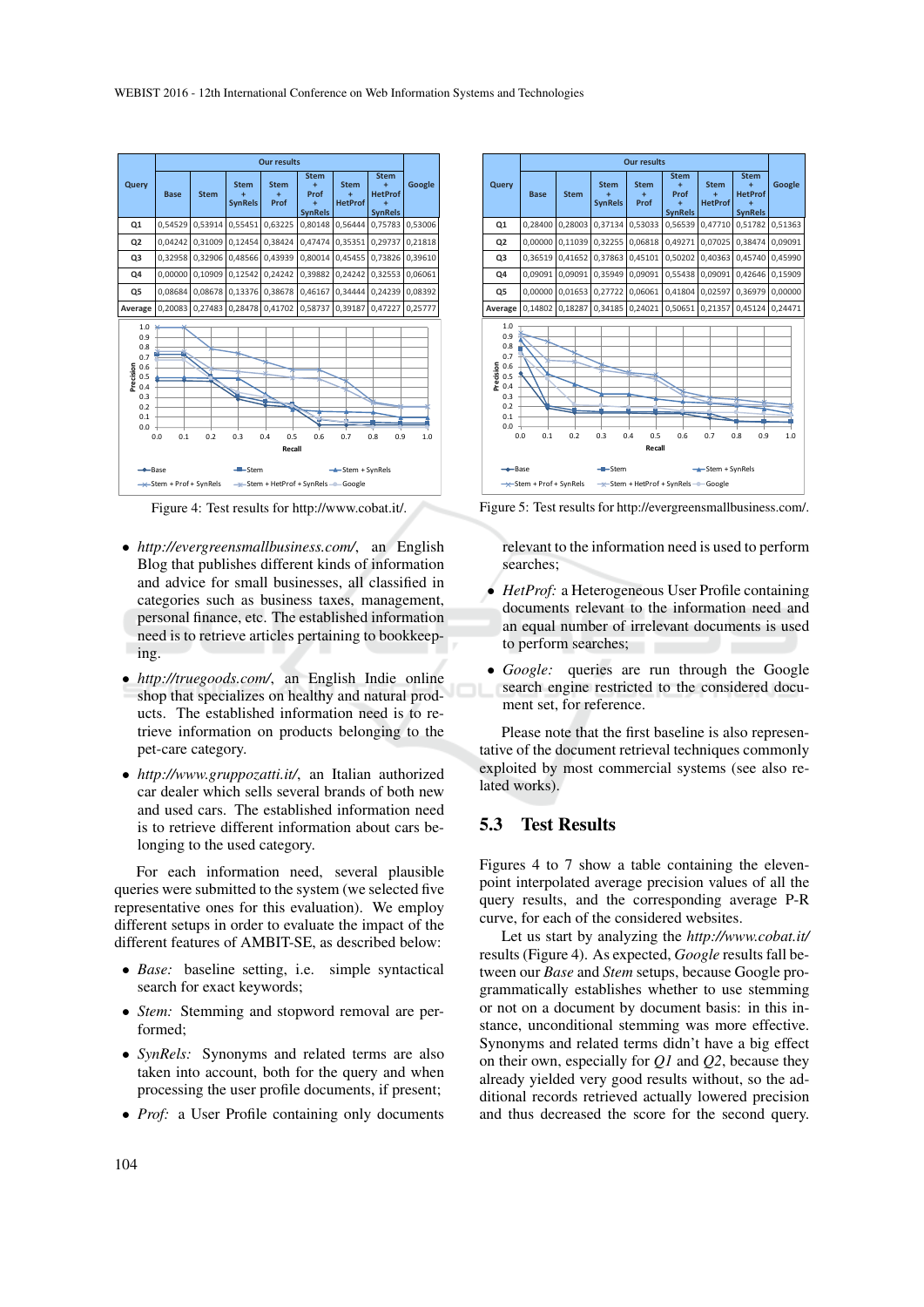

Figure 6: Test results for http://truegoods.com/.

But on the other hand, they benefited *Prof* and *Het-Prof* setups greatly, because of the large number of keywords contained within the documents associated to the user profiles: for instance, the use of semantics allowed to match different but very related terms like "battery" and "accumulator", a match that would go unnoticed in a syntactic search.

Going to the second website (Figure 5), *Google* obtained better results than both our *Base* and *Stem* setups, especially because of the greater precision achieved in *Q1* and *Q3*; but the use of synonyms and related terms made up for it with much better results in *Q2*, *Q4* and *Q5*, by exploiting a number of terms correlations such as between "money" and "bookkeeping". Indeed, *Q1* and *Q3* are simple oneword queries that will find matches in any of the relevant documents, while *Q2*, *Q4* and *Q5* are longer and less direct, and thus harder to satisfy for a search engine without additional information in the form of synonyms and related terms. This is also apparent by taking a look at the results of the *Prof* and *HetProf* setups, which greatly improve in their *SynRels* variation.

Looking at the graph in Figure 6, *Google* yielded good results up to the 0,4 recall mark, where the curve plummets to 0,0 precision, meaning most of the relevant documents were not retrieved; this is probably due to indexing issues with this specific website. Our results in this instance are a good example of how computationally determined input, in the form of word stems, synonyms, related terms and profile documents, can turn an apparently impossible query into a manageable one. *Google* and the *Base* setup could



Figure 7: Test results for http://www.gruppozatti.it/.

not retrieve any records for *Q3*, *Q4* and *Q5*, since they don't include terms that match exactly the ones found in the relevant documents; the *Stem* setup made *Q4* into a succesful query, and the *SynRels* setup did the same for *Q3* and *Q5*, especially in conjunction with *Prof* and *HetProf* (among the exploited terms correlations, the very frequent one between "pet" and "animal").

Our final test (Figure 7) considers a site whose pages contain very little text, thus providing a different task w.r.t. the others. As in most cases, *Google* delivered good results only for *Q1*, the easiest query. Much like the previous websites, a lot of complex queries did not yield satisfactory results for *Google* or *Base*; instead, the *Stem* setup and the *SynRels* setup provide a lot of benefits for *Q5* and *Q2*, while *Q3* and *Q4* were apparently too difficult even with the additional input. Anyway, we see that, on mean, the effect of the semantics and of the user profile is evident from the results even in this specific setting.

## 6 RELATED WORK

In this section we report some work related to the presented user-aware semantic enterprise search engine. In Figure 8 we propose an analysis of the existing approaches (both academic and commercial), classifying them on the base of two aspects: the userawareness and the semantics. As mentioned, most approaches do not consider together these aspects and/or not strictly belonging to the enterprise search engine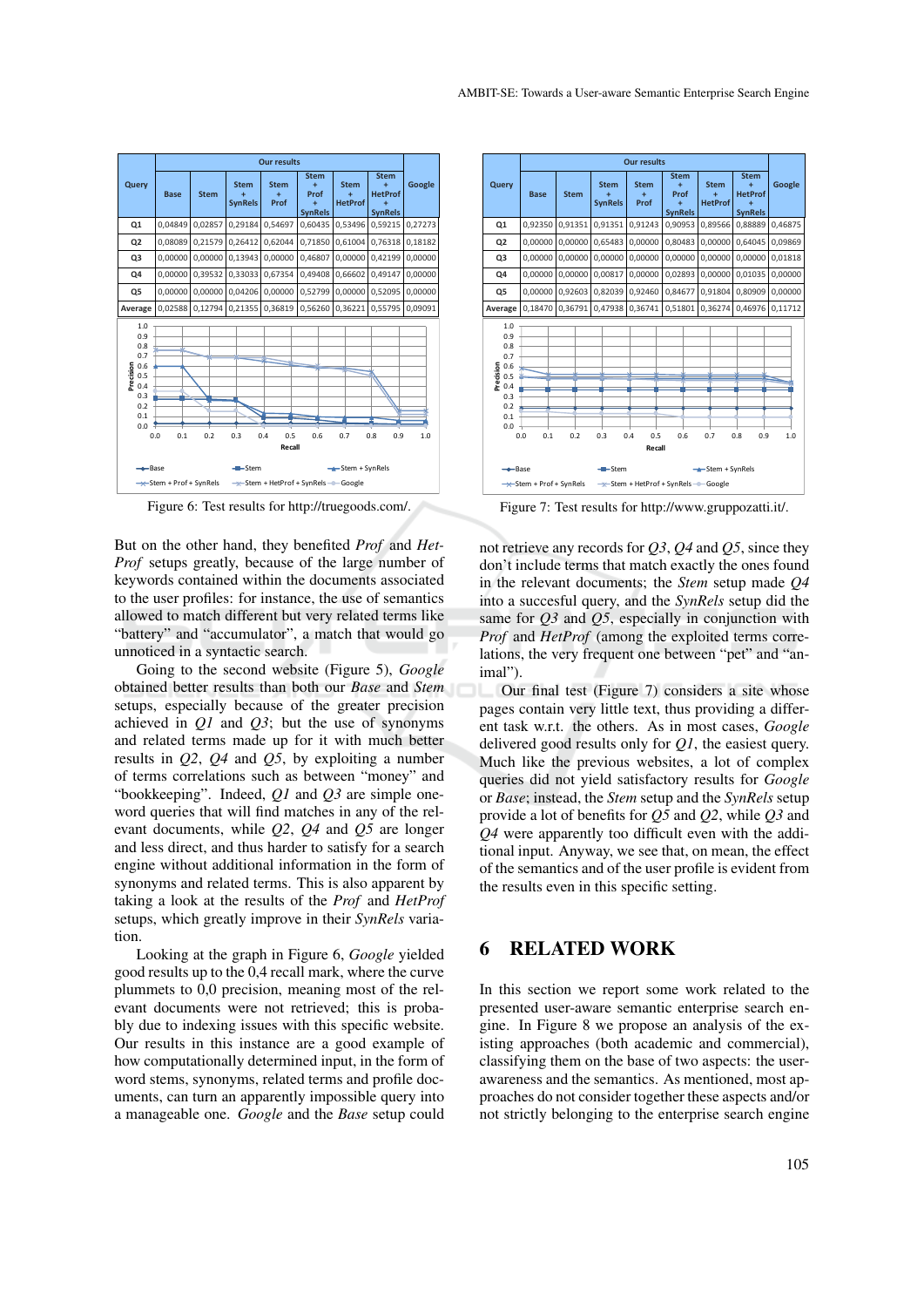

Figure 8: A quadrant for user-aware semantic approaches.

category, so we will discuss related work in three separate subsections: semantic approaches, user-aware approaches and enterprise search engines.

### 6.1 Semantic Approaches

A broad range of methods for semantic document retrieval has been developed in the context of the Semantic Web, as discussed in (Mangold, 2007), a survey which covers approaches that exploit domain knowledge to process search requests; the authors present a large variety of domain knowledge utilization that comprise automatic query expansion and ontology-driven document retrieval.

The relative ineffectiveness of information retrieval systems is largely caused by the inaccuracy with which a query formed by a few keywords models the actual user information need; one well known method to overcome this limitation is automatic query expansion, whereby the user's original query is augmented by new features with a similar meaning (Carpineto and Romano, 2012). Differently from our approach, complex query expansion techniques such as the ones discussed usually require different parameters to be specified (as also stated in (Abdou and Savoy, 2008)). Generally, there is no single theory capable of finding the most appropriate values (Abdou and Savoy, 2008) and therefore a long process of manual tuning becomes necessary.

An increasing number of document retrieval systems make use of ontologies to help users clarify their information needs and come up with semantic representations of documents. In (Haslhofer et al., 2013), a Simple Knowledge Organization System (SKOS) based term expansion and scoring technique that leverages labels and semantic relationships of SKOS concept definitions is proposed.

Focusing on the necessity of manual intervention, typical semantic retrieval techniques obtain good effectiveness levels only on manually annotated collections and/or with explicit user intervention. In (Thesprasith and Jaruskulchai, 2014), a query expansion technique works on MEDLINE documents which have been manually assigned to controlled MeSH (Medical Subject Headings) vocabularies. The advanced indexing and retrieval method we propose for AMBIT-SE, instead, exploits the semantics of the text while remaining completely automatic.

### 6.2 User-aware Approaches

Several works in the literature have highlighted the benefits of managing context information and/or proposed techniques and applications exploiting contextawareness capabilities (Bolchini et al., 2011; Liu et al., 2004; Cabri et al., 2003). In particular, a few works are directed towards context modeling, representation, and effective handling. For instance, (Bolchini et al., 2011) proposes to design a context management system which is not application-dependent, while (Villegas and Mller, 2010) reports the result of a study on various context modeling and management approaches. (Liu et al., 2004) proposes a method to derive a user profile based on the search history and on pre-determined category hierarchies. On the other hand, standard search engines such as Google typically provide only very simple IP-address based localization of search results. Most of these approaches, including the ones discussed above in the literature, primarily focus on specific aspects such as external user information or location, do not consider the semantics of the context and/or rely on manual work in order to classify and categorize users and documents.

#### 6.3 Enterprise Search Engines

There is certainly a vast offer of enterprise search engines on the market and in the literature.

The great majority of products does not exhibit a strong focus on ontology-based *semantic* analysis, relying instead on *syntactic* and *hand-coded* rules. Some examples include Alfresco<sup>7</sup>, Solr<sup>8</sup>.

There are, of course, exceptions to this rule, such as: the SHOE project (Heflin and Hendler, 2000), which requires a domain-ontology where document types correspond to ontology concepts; Expert System's Cogito<sup>9</sup>, which provides automated disambiguation, classification, entity extraction, and meta-

<sup>7</sup>http://www.alfresco.com/

<sup>8</sup>http://lucene.apache.org/solr/

<sup>9</sup>http://www.expertsystem.com/it/cogito/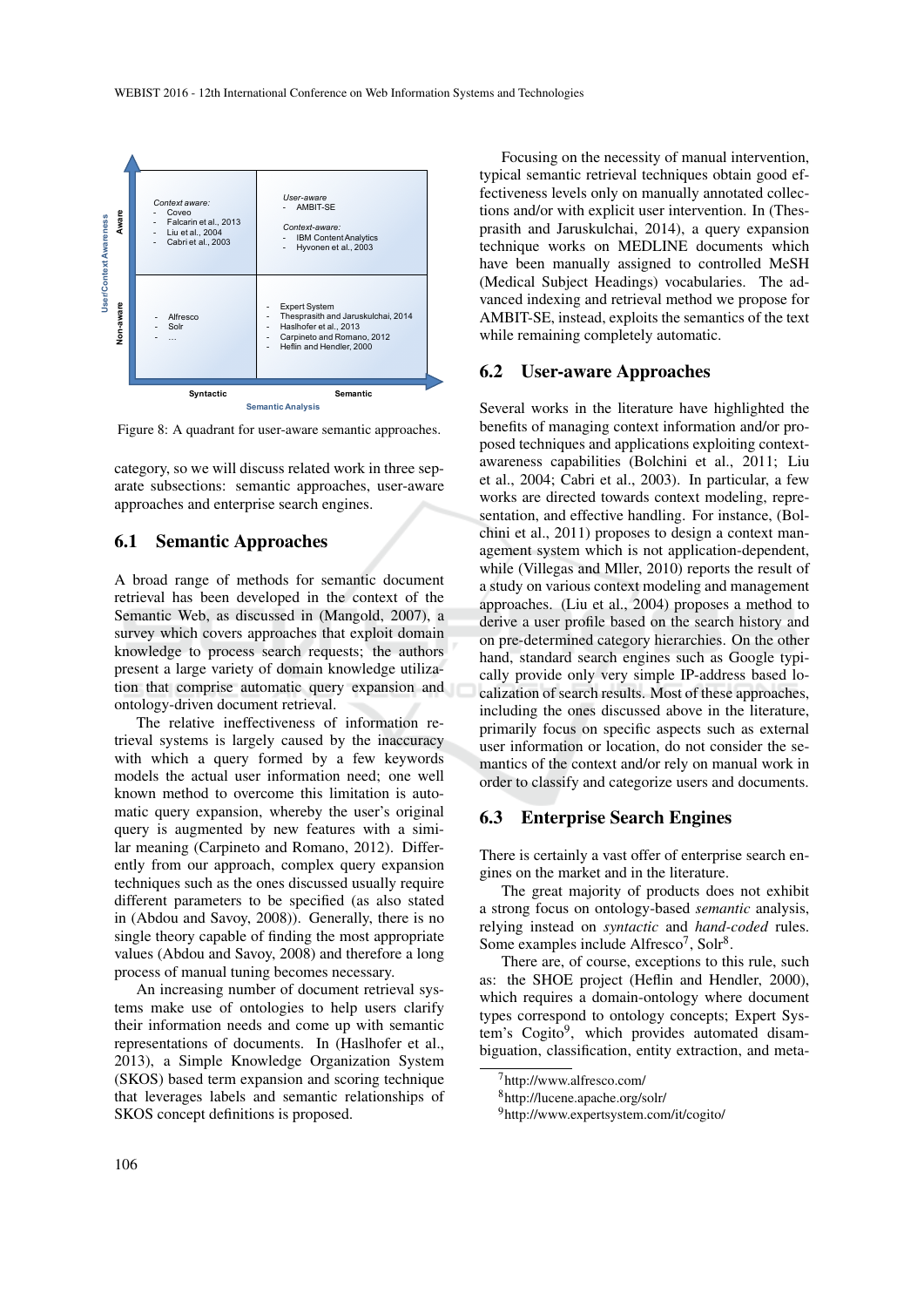data. However, these systems have no notion of user context. The same can't be said for  $Coveo<sup>10</sup>$ , a tool specifically oriented to exploit contextual knowledge for dealing with information related to customers and agents. No semantic information, however, is exploited.

On the other hand, there also a small number of systems which exploit, even if in a sometimes limited way, semantic and context information. The Ontogator system (Hyvonen et al., 2003), which is part of an image management and retrieval system, provides an interactive recommendation system which allows the user to browse images based on ontological properties. To exploit user contexts, it introduces views to the ontology that rely on different concept hierarchies, called "facets". Each view represents a specific information-need. IBM's Content Analytics with Enterprise Search<sup>11</sup> exploits a framework called Unstructured Information Management Architecture (UIMA), in order to build analytic applications and to find meanings, relationships and relevant facts hidden in unstructured text. Context information is provided by means of manual annotations. These approaches require manual intervention on the documents and/or adopt a still limited notion of context, i.e. they do not exploit all of the data potentially available on the user, such as the contents of any web page visited, attachment downloaded, etc.

# 7 CONCLUSIONS

In this paper we have presented AMBIT-SE, a semantic enterprise search engine that takes advantage of user-awareness. To this purpose, the engine exploits textual information (coming from several sources) about the user, and builds a User semantic glossary, which is exploited to enable effective user-aware searches on the retrievable information, stored in the Website semantic glossary. We have tested it with different real websites; the results show that our combined exploitation of synonyms, related terms and user information leads to very good performance, much better than standard syntactic (enterprise) search engines.

With regard to future work, we aim at further optimizing the employed similarity metrics and testing our approach with a wider range of websites. Indeed, the reported experiments consider a good number of cases with different features, but more tests can be useful to further confirm the validity of our approach.

### ACKNOWLEDGEMENTS

This work was supported by the project "Algorithms and Models for Building context-dependent Information delivery Tools" (AMBIT) co-funded by Fondazione Cassa di Risparmio di Modena (SIME 2013.0660).

### REFERENCES

- Abdou, S. and Savoy, J. (2008). Searching in medline: Query expansion and manual indexing evaluation. *Inf. Process. Manage.*, 44(2):781–789.
- Baeza-Yates, R. A. and Ribeiro-Neto, B. (1999). *Modern Information Retrieval*. Addison-Wesley Longman Publishing Co., Inc., Boston, MA, USA.
- Beneventano, D., Bergamaschi, S., and Martoglia, R. (2015). Exploiting semantics for searching agricultural bibliographic data. *Journal of Information Science*.
- Bergamaschi, S., Martoglia, R., and Sorrentino, S. (2015). Exploiting semantics for filtering and searching knowledge in a software development context. *Knowledge and Information Systems*, 45(2):295–318.
- Bernardi, R. (2011). Digital libraries: Ranked evaluation.
- Bolchini, C., Orsi, G., Quintarelli, E., Schreiber, F. A., and Tanca, L. (2011). Context modeling and context awareness: steps forward in the context-addict project. *Bulletin of the Technical Committee on Data Engineering*, 34:47–54.
- Cabri, G., Leonardi, L., Mamei, M., and Zambonelli, F. (2003). Location-dependent Services for Mobile Users. *IEEE Transactions on Systems, Man, and Cybernetics-Part A: Systems And Humans*, 33(6):667–681.
	- Carpineto, C. and Romano, G. (2012). A survey of automatic query expansion in information retrieval. *ACM Comput. Surv.*, 44(1):1:1–1:50.
	- Haslhofer, B., Martins, F., and Magalhães, J. a. (2013). Using skos vocabularies for improving web search. In *Proceedings of the 22Nd International Conference on World Wide Web*, WWW '13 Companion, pages 1253–1258.
	- Heflin, J. and Hendler, J. (2000). Searching the web with shoe. In *Artificial Intelligence for Web Search. Papers from the AAAI Workshop*.
	- Hyvonen, E., Saarela, S., and Viljanen, K. (2003). Ontogator: combining view- and ontology-based search with semantic browsing. In *Proceedings of XML Finland*.
	- Leacock, C. and Chodorow, M. (1998). Combining local context and wordnet similarity for word sense identification. In *WordNet: An electronic lexical database*.
	- Liu, F., Yu, C., and Meng, W. (2004). Personalized web search for improving retrieval effectiveness. *IEEE Trans. on Knowl. and Data Eng.*, 16(1):28–40.
	- Mangold, C. (2007). A survey and classification of semantic search approaches. In *Semantics and Ontology*.

<sup>10</sup>http://www.coveo.com/

<sup>11</sup>https://www.ibm.com/